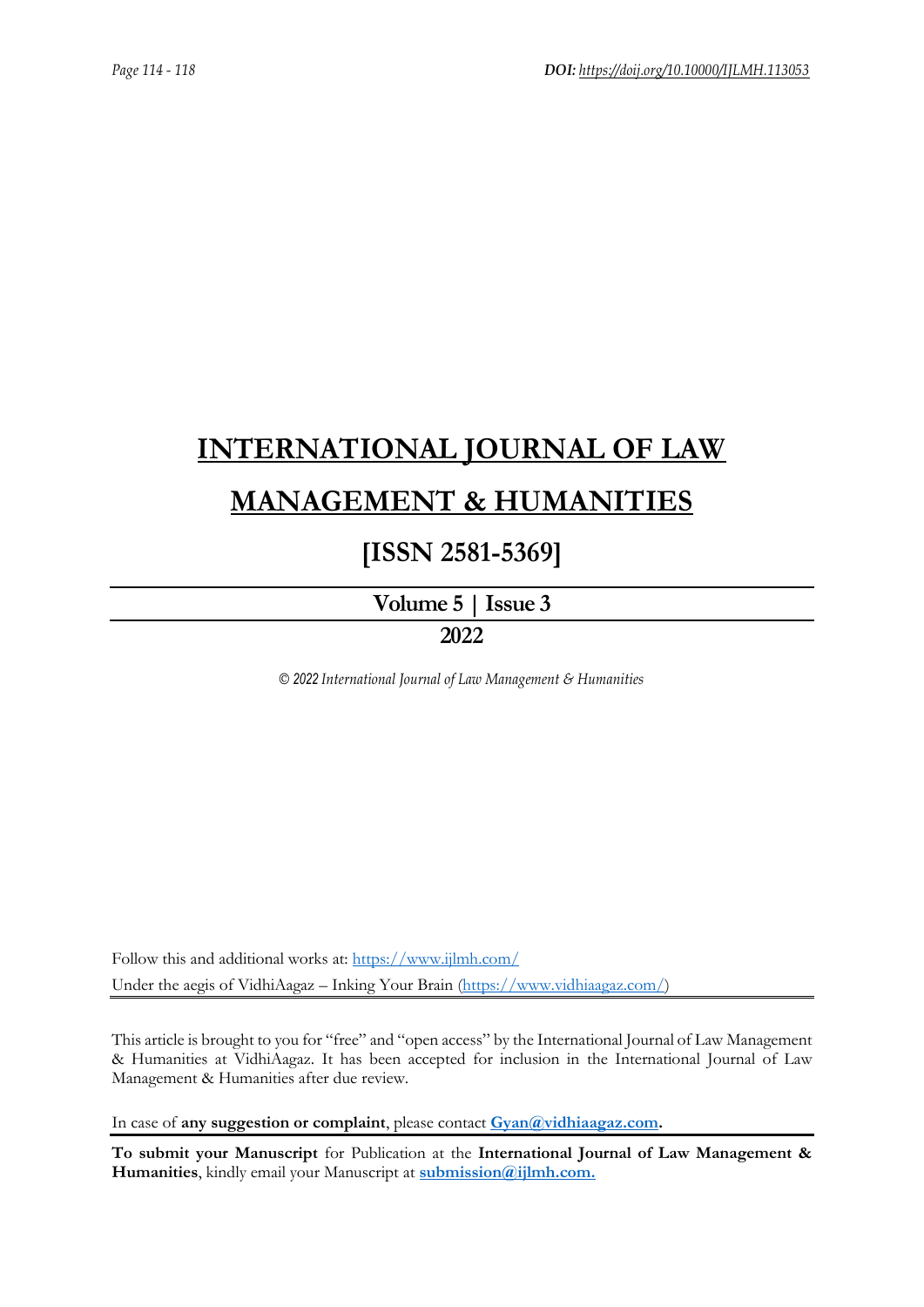## **The Impact of Capital Budgeting in the Private Sector**

#### **PRANAV BHATNAGAR<sup>1</sup>**

#### **ABSTRACT**

*The following research paper focuses on explaining the concept of capital budgeting. The meaning, enhancements and aspects related to the concept and how it is one of the most important aspect for the private sector. It initially explains the basic definitions and meaning of terminologies involved in the spotlight and its interpretation. Furthermore, the paper tries to analyse the various ways in which capital budgeting is important for the overall development of the private sector. Like all the other concepts of economics and corporate laws, this also has certain drawback which are states in detail followed by the techniques and methodologies that should be used by the companies or are usually used for the said purpose. Subsequently, the impact of covid 19 on the whole issue is also studied in brief. In conclusion the research paper explains how capital budgeting is more or less a gamble as future endeavours can never be predicted in the light of the recent shutting down of various companies because of the covid 19 pandemic.*

#### **I. INTRODUCTION**

Every company, to gain profits must spend some capital so that the goods and services can be produced. The most feasible way followed by almost all the business firms is budgeting their capital. Budgeting is something which can be seen in every household, small business, large business, enterprise. It is a way by which people manage their expenditure. In case of a business enterprise, the most important and the sole aim is to gain profits and minimize their expenditure. This is something very close to the concept of equilibrium as explained in economics. Therefore, Capital budgeting can be defined as a long-term monetary plan laid down by a company which is needed for the company to buy such assets that would help in production of goods and services.

Capital budgeting is a plan which does not last only for 1 or 2 years. It is usually a multi-year plan which makes is long term. This long duration helps the company or enterprise in saving their financial capital in such a way that once the period of budgeting gets finished, the company has enough to execute its expenditure. As far as the historical background is

<sup>&</sup>lt;sup>1</sup> Author is a student at G.D. Goneka University, India.

<sup>© 2022.</sup> International Journal of [Law Management & Humanities](https://www.ijlmh.com/) [ISSN 2581-5369]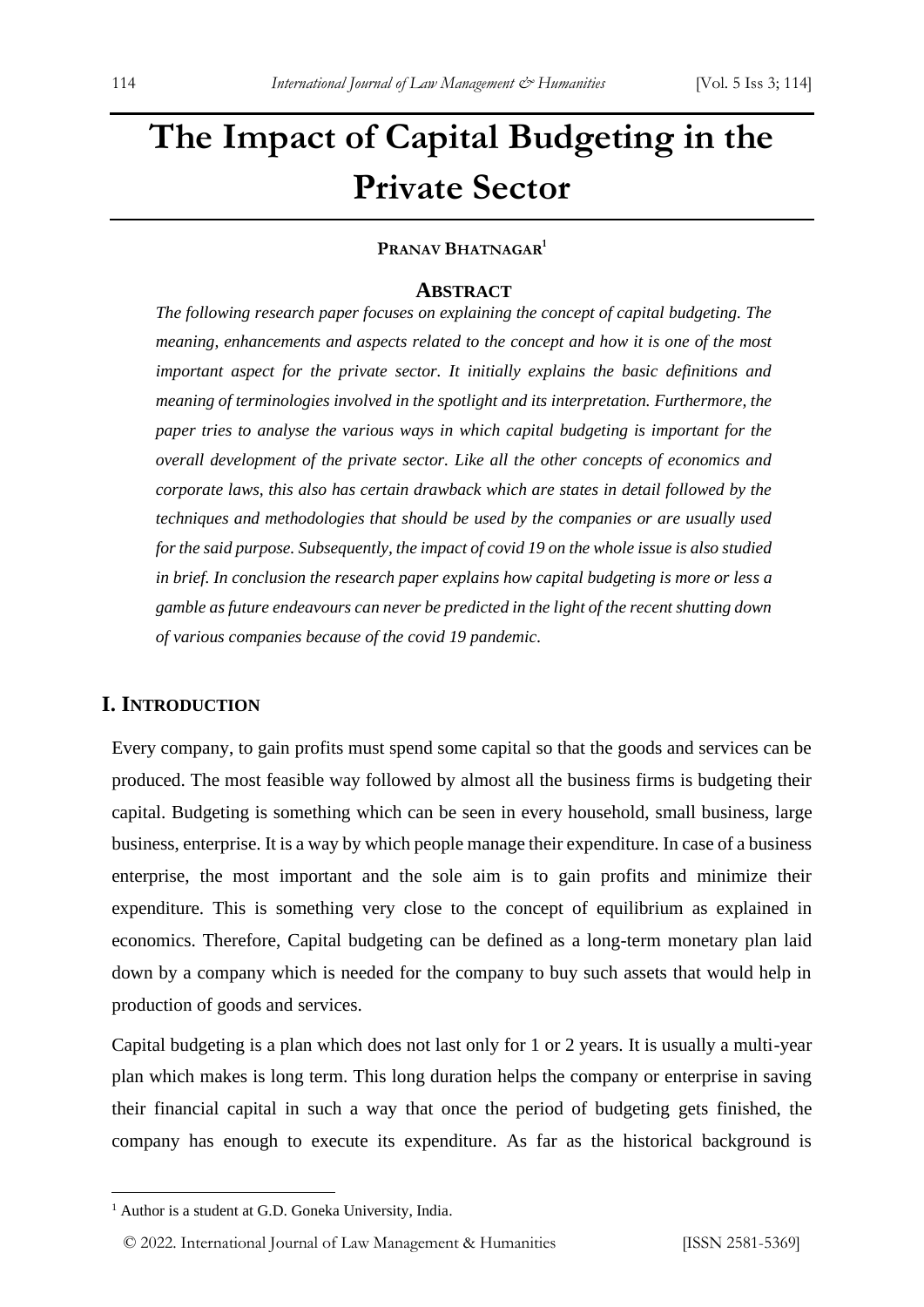concerned then the concept of capital budgeting incepted in the USA mostly on a large scale after the second world war. The world had already gone through a political, social, societal, and financial crisis. In such circumstances, it was important for the already existing businesses to formulate a proper planning mechanism by which the capital needed to run a business and earn profits could be generated. This whole multi year plan is usually 5- 10 years long as it holds a huge impact on all the entities involved in the business including the stakeholders. The main work of this plan after the stipulated time frame for planning is over is providing a company with such a set patter of financial resources which should be used to manage the future expenses of the business as well as gain benefits and profits. Basically, it deals with the allocation of those resources of a company that are scarce, keeping the mind, the kind of opportunities the market offers at that point of time.However, a major point to be notes here is as the budget currently in operation and the budget that must be planned for future allocations, i.e., the operating budget and the capital budget are two different concepts and must not be interlinked as one is used for the ongoing expenditure of the business because for all obvious reasons, a business cannot wait for 5-10 years till the time enough funds can be generated for future purposes. Capital budgeting is long term whereas the former deals with day-to-day expenses. Capital budgeting helps in analyzing the future prospects and profits that a project might offer and how close or far those profits would be to the expenditure incurred by the company/business for the said project.

#### **II. CHARATERSTICS OF CAPITAL BUDGETING**

- 1. Future investment: the only thing common in capital budgeting and operating budget is that both require the use of presently available funds of the company or business. Under the concept of capital budgeting, these presently available funds are used for the future.
- 2. The money that is invested for long term purposes.
- 3. Another important aspect is that once a company decided to invest in long term plan of 5-10 years then this decision cannot be revoked and the company shall have to make it till the end of the period for profits that it might gain in future.
- 4. The funds involved in the process of capital budgeting are usually of a huge amount as they are invested for a longer period of time for a future use.

Capital budgeting is important for various purposes. For example, if we take the last point mentioned above under the characteristics, i.e., huge amount of fund. A company has scarce resources that will not last forever or a long period for that purpose. Therefore, the best decision that a company can make under such circumstances is that of investing money in future projects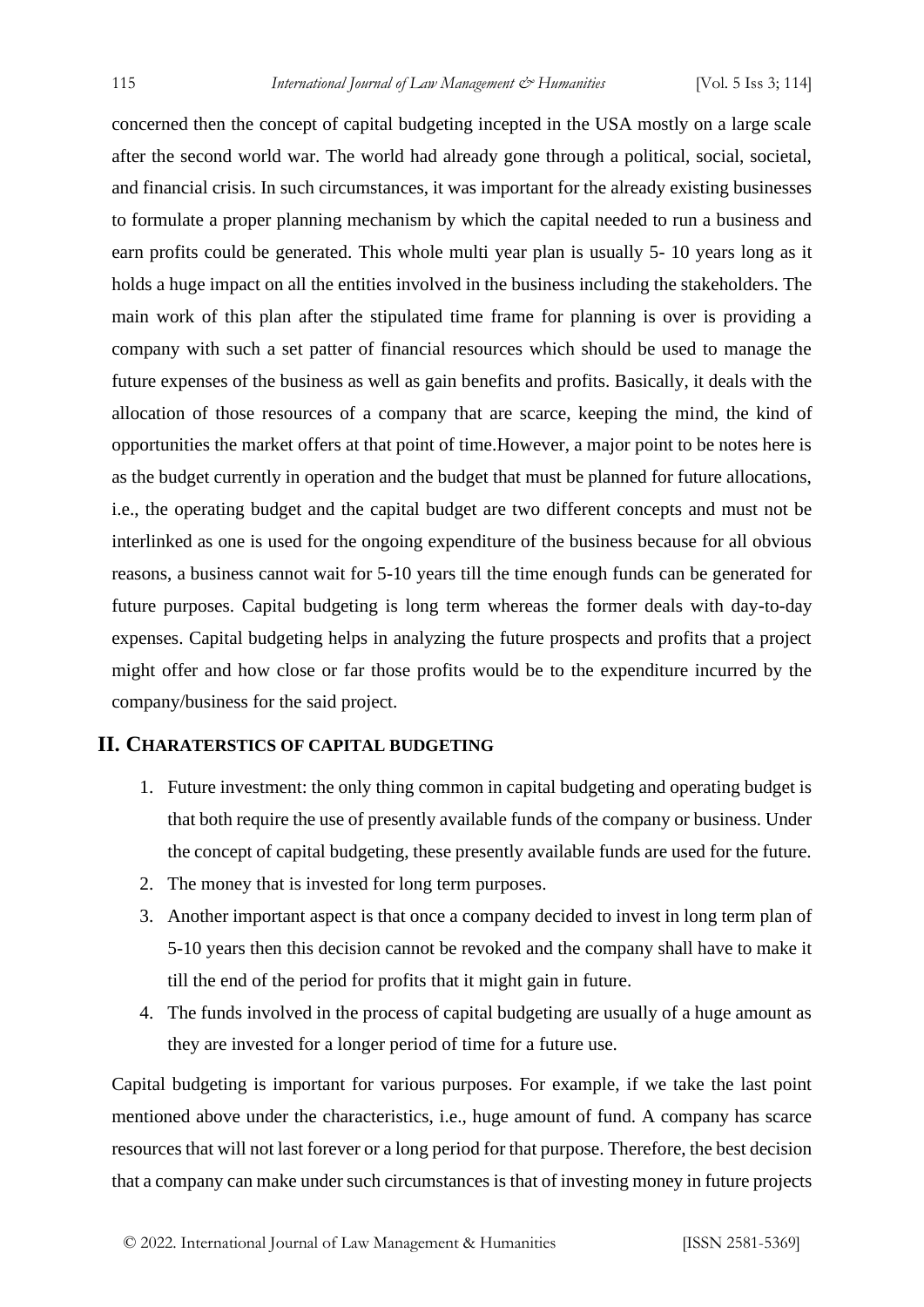which would help the company by giving it future benefits even If these scarce resources cause loss to the business, it will still have the hope of benefits from the investments it had made for future benefits. Moreover, if there are several factors that work in favor of capital budgeting, there are some factors contrary to it. These are as follows:

- 1. Once the company or business decides to invest its capital for long term purposes then it must stick to the decision for a long period. It leaves no room for them to change their minds.
- 2. Sometimes, this rigid nature of the budgeting also causes the company a massive financial crisis because not only the investment is of a large amount, but it is also constant.
- 3. Investing capital for future purposes is directly proportional to uncertainty because one can never predict the market propositions or condition in the future. There is a possibility of losses rather than profits.
- 4. Just for instance, a company takes wrong decision capital budgeting, per say, wrong technique of investment or incorrect planning can cause a huge setback to the company in terms of money and the company's durability can be put into jeopardy.

#### **III. TYPES OF CAPITAL BUDGETING**

Long term investment is made by a company for various purposes that would help the whole enterprise or business to grow. These types are as follows:

- 1. **Replacement** in a company there comes a situation when the assets or equipment get damaged or wear out. In such situations an investment must be made because worn out assets require an increased investment as they have to be mended again and again. Therefore, the one-time investment, though of a huge amount should be made by the company so that the regular expense of mending assets comes to an end. Moreover, mended and properly working equipment help in reducing the overall maintenance expenditure of the company. This is where capital budgeting helps the company in gaining a profit by only paying one time to maintain the equipment and increasing their efficacy.
- 2. **Environment Friendly-** every country has their respective norms as far as the environment is considered. These industries and companies of all types that produce good and services also emit a lot of gasses and environmentally hazardous chemicals. therefore, a company must invest to the adherence of environment norms, insurance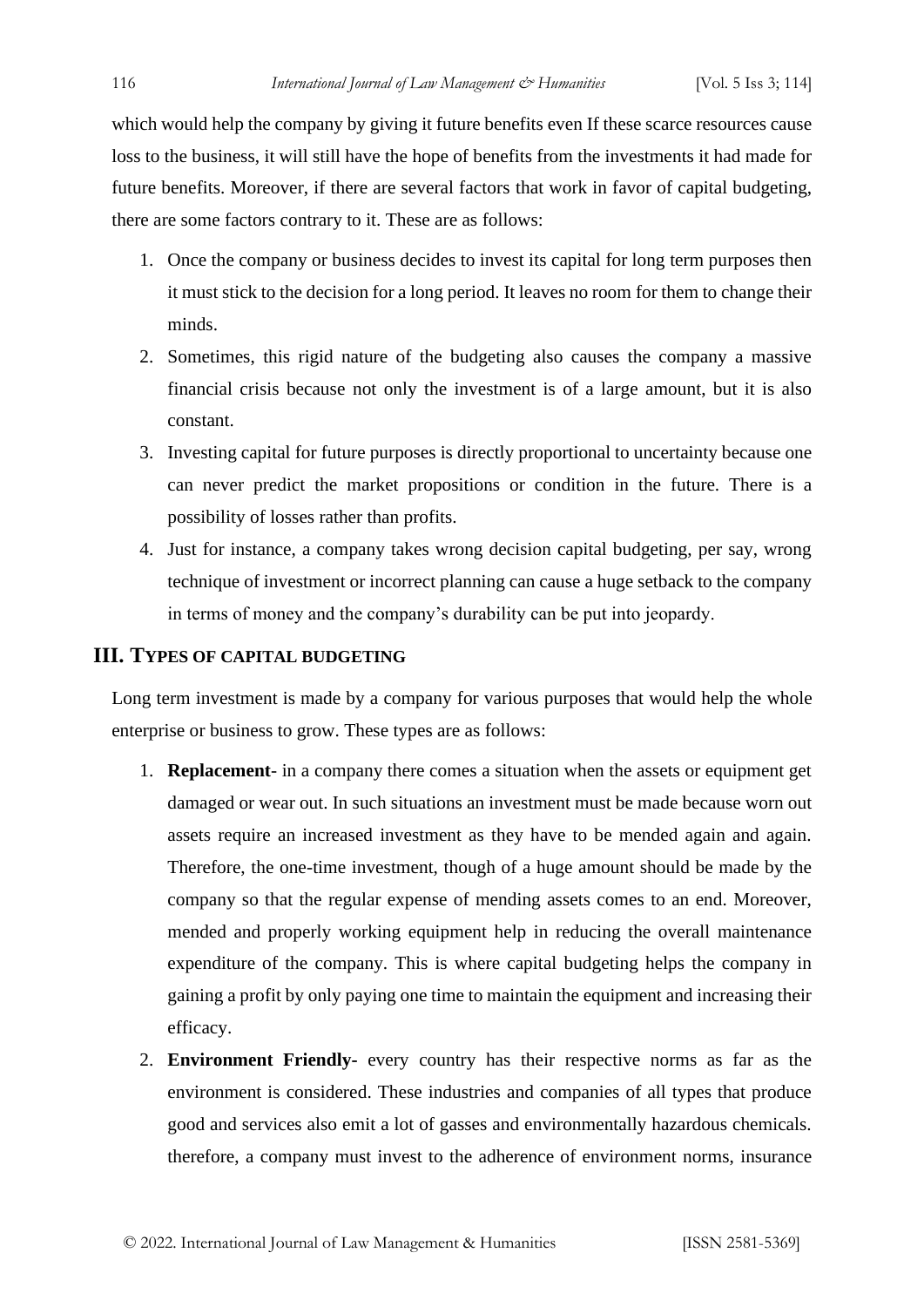and other compulsory investments. These, however, do not help in generating any profits or revenue for the company.

3. **Other**- expenditure for a company in itself is uncertain and cannot be predicted. Some expenses arise on the spot, for example, some kind of loss, packaging related expenses, construction in the office building.

#### **IV. APPROPRIATE METHODOLOGY FOR CAPITAL BUDGETING**

For every company investment is a must for growth but it is even more important that such investments are not made without a properly laid down plan, method, or layout. Some of these methodologies are as follows:

- 1. **NVP** the NVP or the net value present method is a concept which can be the most helpful for a company. Future can never be certain but can be analyzed based on the present conditions. Therefore, under his method the company analyses it present inflow and outflow of cash and derives the difference between the two. In short, this method helps in analyzing the profit margin of the country. In this way, the company tries to predict what the future inflows and profitability ratio might be or look like. But it is obvious that there is no reliability of the method but can be used in analysis.
- 2. **Accounting rate** another method by which budgeting can take place is by the rate of return. For example, A is a company planning to invest 10 lakhs on a future project which is predicted to yield profits, but the company wants to gain surety and for this purpose, they decide to estimate the total profit and revenue that the company will acquire by investing in the project. After analyzing the revenue expects, company calculates the total amount that they will spend for the purpose of this project. Thereafter, the profit is predicted, in this manner, company A plans capital budgeting.
- 3. **P.I.-** P.I. or profitability index is another method of capital budgeting. In this method the company ranks the project in an ascending order in terms of the profits that it incurs.

#### **V. IMPACT OF COVID 19 ON CAPITAL INVESTMENT**

The pandemic has caused severe financial crisis almost all the companies in some or the other way, due to decreased sale, production and management of goods and services, various companies have incurred huge losses. This surely lowers down the investing powers of the companies causing a nationwide slowdown in the market because as universally known, markets only operate on liquidity and once expenditure and cash flow slows down, it brings in losses for many. Therefore, insufficient investing power has caused various companies to shed off its employees as an attempt of cost cutting and lowering the already existing expenditure